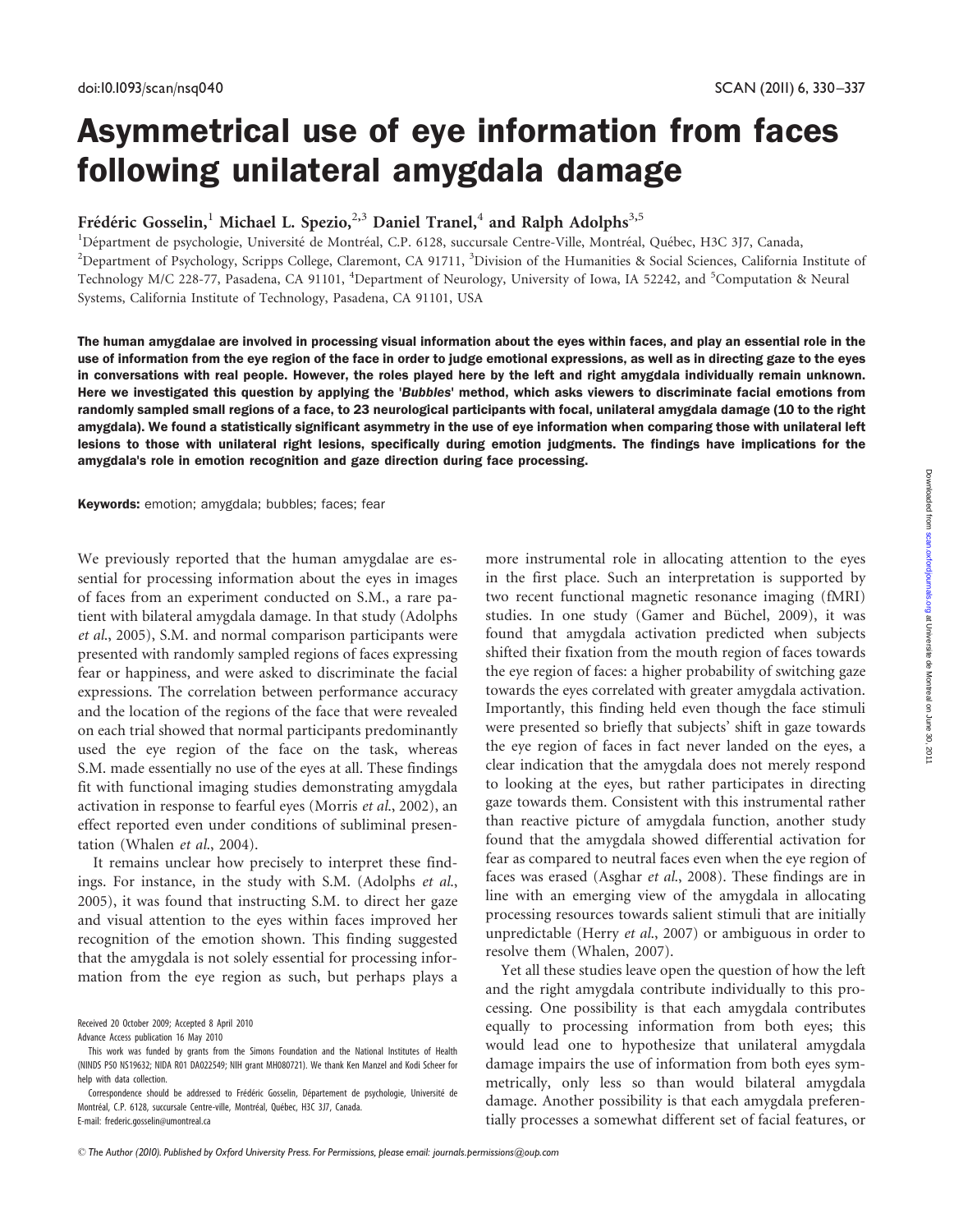### Asymmetrical use of eye information **Asymmetrical use of eye information** SCAN (2011) 331

perhaps features from different sides of the face; this possibility would be consistent with lateralized activation of the amygdala in several neuroimaging studies (e.g. Baas et al., 2004; Costafreda et al., 2008; Carlson et al., 2009). Given the amygdala's key role in processing information about the eyes in faces, we here investigated a specific question: how do the left and right amygdala process information from the left and right eye region of faces? We investigated this question under free viewing conditions that precluded examination of how information from left and right visual hemifields might be processed; instead our investigation focused on possible asymmetries between left and right amygdala damage, on the one hand, and use of information from the left and right eye regions of the face (throughout our article, we use 'left' and 'right' always as seen from the perspective of the subject). We tested 23 neurological participants with unilateral amygdala damage on the same task that we had used previously to demonstrate bilateral amygdala involvement in processing eye information (Adolphs et al., 2005).

# **METHODS**

### **Participants**

A total of 23 neurological participants were tested, all with unilateral amygdala damage (10 with right lesions; see Table 1 for details). All participants had normal or corrected-to-normal visual acuity, normal basic visual perception, and all but one were fully right handed. Nineteen of the participants had lesions resulting from unilateral temporal lobectomy to treat pharmacoresistant epilepsy, two had surgical resection for a benign tumor, one had surgical resection for a cyst, and one had evacuation of a clot. It is important to note that such lesions, while typically used in studies that investigate unilateral amygdala damage, also variably encompass entorhinal cortex, medial temporal and temporal polar cortex, as well as white matter. Given that the amygdala receives its primary visual input from the adjacent inferior temporal cortex, the lesions probably compromised not only the amygdala itself, but also its source of visual input. All neurological participants were selected from the Patient Registry of the Department of Neurology at the University of Iowa; their neuroanatomy was obtained from detailed 3D reconstructions of their brains from magnetic resonance images or computer tomography scans. For

Table 1 Demographic and neuropsychological characterization of the participants

|       | N     | Age         | Education  | VIO.         | PIO.         | FSIO.        |
|-------|-------|-------------|------------|--------------|--------------|--------------|
| Left  | 6M/7F | $46 \pm 8$  | $13 + 2$   | $93 + 12$    | $103 \pm 12$ | $97 \pm 11$  |
| Right | 3M/7F | $43 \pm 14$ | $14 \pm 2$ | $102 \pm 13$ | $105 \pm 12$ | $104 \pm 11$ |

Data are broken down for those with unilateral left or right lesions. VIQ, PIQ, FSIQ are verbal, performance, or full-scale IQ from the Wechsler Adult Intelligence Scale (WAIS-R or WAIS-III).

comparison, we also tested 12 neurologically and psychiatrically healthy individuals whose performances on our task were comparable to those of healthy individuals in previous studies. All procedures were carried out with the approval of the Institutional Review Boards at the University of Iowa and the California Institute of Technology and all subjects gave informed consent.

### 'Bubbles' task

The task was identical to one we have used before to investigate the amygdala's role in the use of facial information (Adolphs et al., 2005). Briefly, participants were seated 1 m in front of a 17-inch LCD display in a dimly lit room. Images  $(256 \times 256 \text{ pixels}; 5.72 \times 5.72^{\circ} \text{ of visual angle})$  were shown at the centre of the screen one at a time with no time limit, until the subject pushed one of two buttons required for the fear vs. happiness discrimination. Faces were drawn randomly from four exemplars (two females-one happy and the other fearful-and two males-one happy and the other fearful) as well as their mirror images (for a total of eight base images), and randomly sampled using Gaussian apertures in the 2D image plane and in five spatial frequency bands. Spatial filtering was achieved with Laplacian pyramid transforms (Burt and Adelson, 1983). The number of bubbles was adjusted on a trial-by-trial basis to maintain correct responses at a rate of 75%. Each subject completed 512 trials in  $\sim$ 1 h. More details about this task are provided elsewhere (Gosselin and Schyns, 2001; Adolphs et al., 2005; Spezio et al., 2007a, 2007b), and a schematic showing the stimulus construction is shown in Figure 1.

As a comparison task, a subset of the same participants (6 with right lesions and 12 with left) additionally completed the identical task as described above, but with a gender discrimination instruction rather than an emotion discrimination. In this case, they had to push a button to indicate whether the sparsely revealed face was male or female, instead of whether it was fearful or happy.

### Analysis of performance data

We performed least-square multiple linear regressions on the location of the bubbles and the accuracy of the subject's response on each trial to pinpoint the facial features that different observers used to discriminate fearful vs. happy faces. The plane of regression coefficients yielded by this operation is called a classification image: it reveals which locations on the face image (i.e. which parts or features of faces) are systematically associated with emotion discrimination performance on our task. We computed one such raw classification image per subject per band of spatial frequencies.

# RESULTS

We first calculated the pixelwise classification image for each of our three subject groups (left amygdala lesioned, right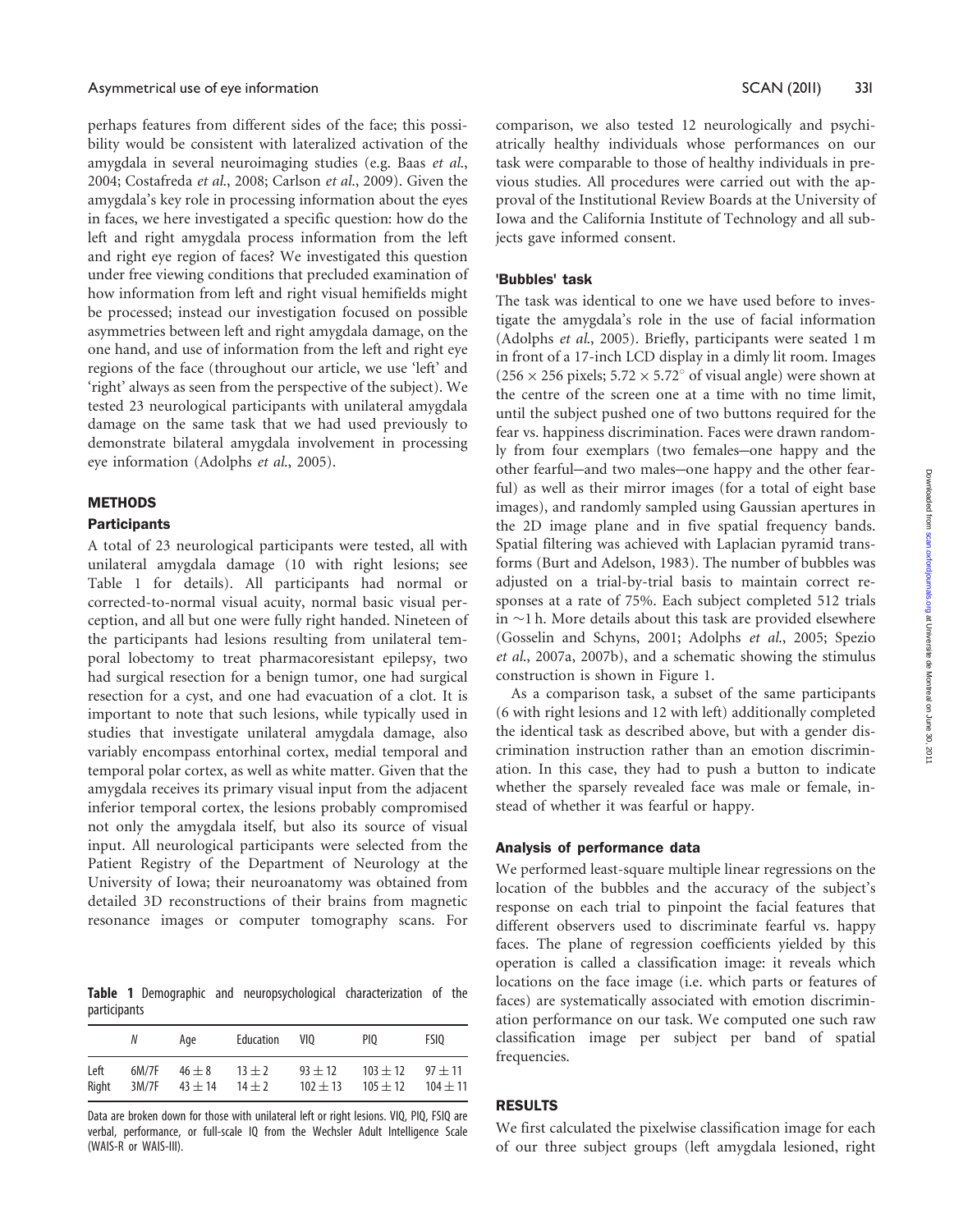

Fig. 1 Construction of the 'bubbles' stimuli. One of the face base images (top) was decomposed into octaves of spatial frequencies (second row). These were each convolved with Gaussian apertures (the 'bubbles', third row) to yield the sparsely filtered images shown in the fourth row. When spatial frequency channels were recombined, they yielded the final stimulus image shown at the bottom.

amygdala lesioned, healthy comparison), that is, the effective information used by each group to discriminate happy from fearful faces. We pooled individual raw classification images per subject group, smoothed the resulting group classification images with the Gaussian filters used to sample information during the experiment, transformed them into Z-scores, and, to determine whether visual information correlated reliably with accuracy, we applied corrected statistical tests (Pixel test;  $P < 0.05$ ; Chauvin et al., 2005; Figure 2). Two aspects of these classification images are noteworthy: First, the right amygdala group classification images contain in total fewer significant pixels (11 029) than the left amygdala classification images (16 961), and the left amygdala classification images contain fewer significant pixels than the healthy comparison classification images (23 305). Second, the classification images of the three groups are qualitatively quite similar, with the notable exception of the 27.5–13.75 cycles-per-face (cpf) classification images-only the eye on the right side of the face reaches significance in the left amygdala group, only the eye on the

left side of the face reaches significance for the right amygdala group, and both eyes reach significance for the healthy comparison group.

We also looked at all pairwise statistical contrasts between these group images. Consistent with what we had found previously in another study (Adolphs et al., 2005), the classification images for both left and right amygdala lesion groups did not differ significantly overall from those observed in healthy individuals. We therefore undertook a more sensitive analysis that compared, within each amygdala subject, the differential use from the left and right eye regions alone (an region-of-interest-based approach).

To increase signal-to-noise ratio, we summed all raw classification images across bands of spatial frequencies and transformed them into Z-scores. We then smoothed the individual classification images with a Gaussian filter  $(FWHM = 4.36$  pixels) and Z-scored each image. Each Z-score is thus a weighted sum of an area containing several pixels. Finally, we subtracted the maximum Z-score within the eye region shown on the left side of the image (each eye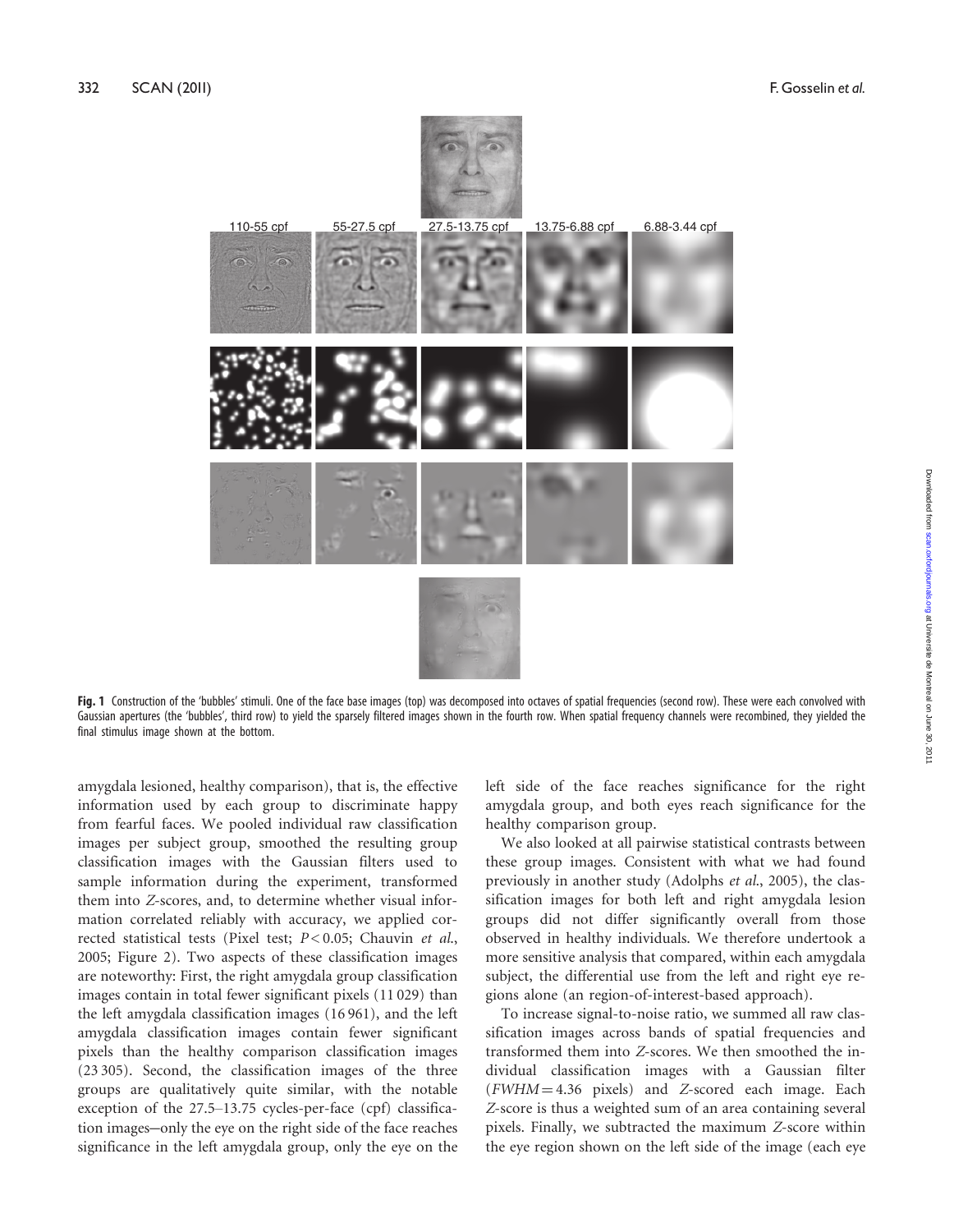# Asymmetrical use of eye information and a set of exercise  $SCAN (2011)$  333



Fig. 2 Average information from faces used to discriminate fear from happiness by left and right amygdala neurological participants, and by comparison participants (top). Significant areas are shown in red superimposed onto the spatial information breakdown in bandwidths of one octave (four bottom rows). There is no statistically significant pixel in the coarsest bandwidth. Furthermore, there is no statistically significant difference between the groups on this measure.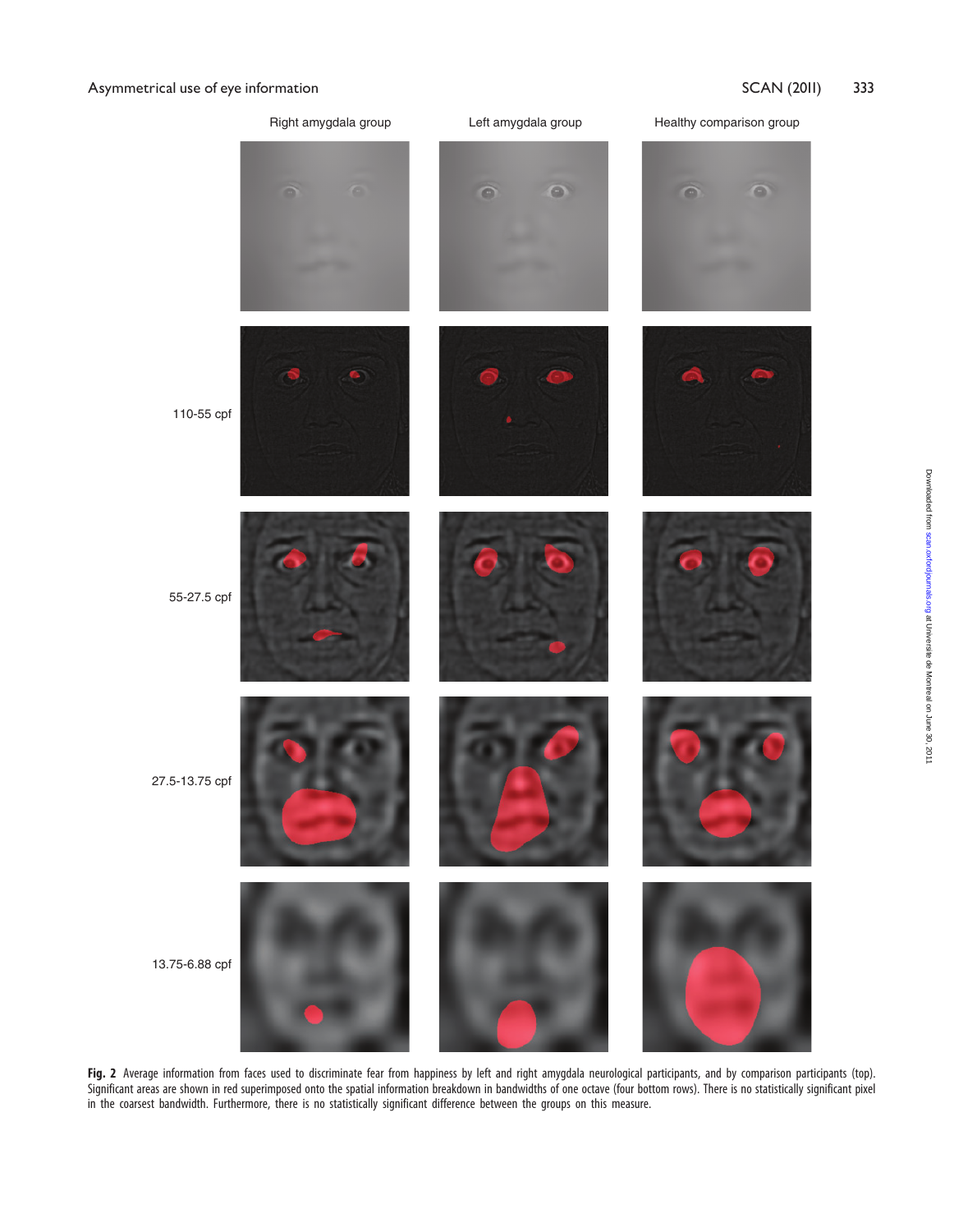

Fig. 3 Difference in use of information from the right eye and the left eye. We plot a laterality index as the peak classification image value in the eye region on the left side of the image (from the viewer's perspective) minus the region on the right side of the image in individual participants. Each amygdala lesion group showed a bias in favor of using information from that side of the face ipsilateral to their intact amygdala, resulting in a statistically significant difference in the laterality index between the two groups ( $P < 0.01$ , two-tailed). The inset shows the left and right eye regions as bright blobs superimposed on the average of the four facial expression photos used in the experiment. These were used as regions of interest to derive the difference in use of information from the eye displayed on the right and left side of the face.

region was delimited by an elliptical disc with a horizontal and a vertical diameter equal to 64 and 32 pixels, respectively, Figure 3) from the maximum Z-score within the eye region shown on the right side of the image in every smoothed individual classification image (we use 'left' and 'right' always from the perspective of the subject viewing the stimuli). The resulting laterality indices-Z-scored by dividing by  $\sqrt{2}$ -are plotted as a function of subject groups in Figure 3.

Several patterns are noteworthy from this analysis. Most importantly, a two-tailed t-test assuming unequal variances indicated that participants from the right amygdala lesion group had a more negative laterality index (i.e. greater use of left eye than right eye; mean  $= -0.4092$ ; s.d.  $= 0.3911$ ) than did participants from the left amygdala lesion group  $[mean = +0.1338; s.d. = 0.5246; t(20.9929) = 2.8435;$  $P = 0.0097$ ]. There was no difference between female  $(n = 14;$  mean laterality index  $= -0.1895;$  s.d.  $= 0.5750$ ) and male (mean laterality index  $= +0.0334$ ; s.d.  $= 0.4711$ ) participants in laterality index [two-tailed t-test:  $t(19.5975) = 1.0145$ ; n.s.] nor within each lesion group. These statistical patterns as well as all the others reported in this article remained significant with nonparametric tests (Wilcoxon signed-rank).

Eighteen of the 23 participants (seven with right lesions) had completed an additional 512 trials during which a gender judgment was required instead of emotion discrimination on the same face stimuli. Laterality scores were derived exactly as already described. These 18 individuals showed a significant difference in use of information from left and right eye regions as described above when an emotion judgment was required [two-tailed t-test:  $t(15.9416) = 3.1577$ ;  $P = 0.0061$ ; mean laterality index of right amygdala group  $= -0.5582$ ; s.d.  $= 0.3658$ ; mean laterality index of left amygdala group  $= +0.1284$ ; s.d.  $= 0.5566$ ], but no difference when a gender judgment was required [two-tailed *t*-test:  $t(15.9922) = 0.4402$ ; n.s.].

If one takes the use of eye information observed in healthy comparison subjects (mean represented by dashed line in Figure 3) as the comparison for evaluating asymmetries in the use of eye information in the lesion groups, then Figure 3 suggests that the group difference during emotion judgment we report here is driven primarily by an effect in the group with left, but not with right, amygdala lesions. In particular, the group with left amygdala lesions appears to make preferential use of information from the eye region shown ipsilateral to the intact (right) amygdala. The reason for this is that healthy comparison subjects, as a group, already show an asymmetric use of eye information: they have a mean laterality index of  $-0.2558$  (s.d.  $= 0.2697$ ), i.e. a preference for use of information from the eye region on the left side of the image over that on the right side of the image. This laterality was significantly different from zero [two-tailed *t*-test:  $t(11) = -3.2858$ ;  $P = 0.0073$ ]. If we contrast the amygdala lesion groups' laterality indices relative to those of the healthy comparison group, we find that the group with left amygdala lesions shows a significant shift from normal [towards an asymmetric use of the right eye region; two-tailed *t*-test:  $t(18.2254) = 2.3608$ ;  $P = 0.0296$ ], whereas the group with right amygdala lesions shows a non-significant shift (towards the left eye region) from the normal comparison group  $[two-tailed *t*-test:$  $t(15.5476) = -1.0499; \text{ n.s.}.$ 

# **DISCUSSION**

Using the 'Bubbles' method together with a new way to analyze lateralized use of information from the left versus the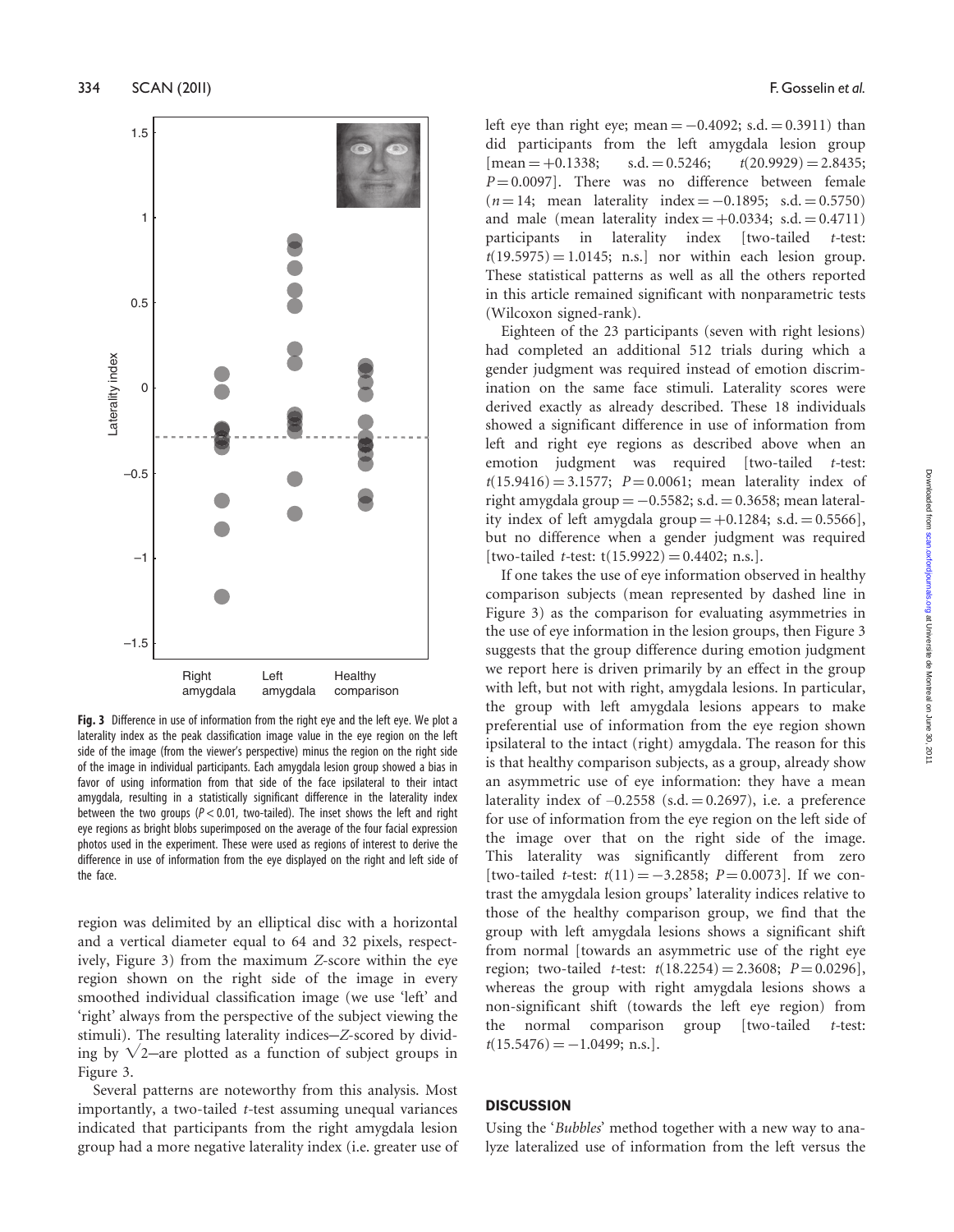### Asymmetrical use of eye information **Asymmetrical use of eye information** SCAN (2011) 335

right eye within faces, we found that unilateral damage to the amygdala results in an asymmetry in how such information is used. Specifically, we found that:

- (i) There was a statistically significant difference in laterality indices between the groups with left amygdala lesions compared to the group with right amygdala lesions.
- (ii) This difference was due to a preferential shift towards processing information from the eye region on the side of the image ipsilateral to the intact amygdala (contralateral to the lesion).
- (iii) These effects were found only when participants made fearful versus happy emotion discriminations, and not when they were asked to discriminate gender.

The emotion discrimination data for 13 of our 23 subjects with unilateral amygdala damage (five with right lesions) have been analyzed in a preliminary way and yielded results that did not differ statistically from normal comparison subjects as was previously reported (Adolphs et al., 2005; Supplementary Data), a null-finding that we replicated here. There are two singly necessary and jointly sufficient reasons why this prior study (Adolphs et al., 2005) did not find the pattern of asymmetric eye use we report here. First, the sample size was smaller, limiting statistical power. Second, no region-of-interest analysis comparing use of left and right eye information was carried out in that prior study. Our present results argue for an important revision of the effects of unilateral amygdala damage: there are no global effects on the use of facial information, but instead specific shifts in how information from each of the two eye regions is used (see also Akiyama et al., 2007; Cristinzio et al., 2010; Palermo et al., 2010).

Perhaps the most surprising aspect of our findings is that the amygdala appears to be associated with preferential use of information in the ipsilateral rather than the contralateral eye region on our task. It is important to note that our stimuli were not presented tachistoscopically, and that therefore the left and right eye regions in the stimuli cannot be equated with left and right visual fields. Nonetheless, given that fixations will fall over both sides of the face under free-viewing conditions with the relatively long stimulus duration that we used, one would expect a correlation between the side of the eye region and visual hemifield: fixations onto the right side of the face will ensure that the left eye region is in the left visual field, and conversely fixations onto the left side of the face would ensure that the right eye region is in the right visual field. As well, fixations onto the center of the face at stimulus onset (which was the location of our fixation cross preceding each trial) would ensure such lateralized input from the eye region until participants began to make their first saccades. Under experimental conditions nearly identical to ours, it has been shown that occipito-temporal regions of the healthy brain process information from the eye region contralaterally up to about 200 ms after stimulus onset (Schyns et al., 2003; Smith et al., 2004, 2007, 2009). All these considerations would lead one to expect a correlation between seeing the left eye in the left hemifield and the right eye in the right hemifield on average across our trial. Our finding is therefore surprising in light of evidence from studies in human and nonhuman primates that each amygdala receives visual information primarily from the contralateral visual field, via visual cortices in the temporal lobe (Amaral et al., 1992). Neurons in temporal area TE of the monkey, for example, show foveal/ contralateral processing within fairly restricted spatial receptive fields  $(2.8-26^{\circ}$  of visual angle; Op De Beeck and Vogels, 2000). On the other hand, the amygdalae also receive some indirect visual input via the pulvinar thalamus (Romanski et al., 1997) which contains neurons that show bilateral receptive fields at least in some subdivisions in monkeys (Petersen et al., 1985) and also appears to process bilateral visual field information in humans (Cotton and Smith, 2007). Furthermore, lesions to the pulvinar in humans can result in impairments in object-based space as well as retinotopic-based space, raising the possibility of ipsilateral effects (Ward and Arend, 2007). Additional subcortical pathways to the amygdala may also provide routes for ipsilateral visual information (Usunoff et al., 2007).

One possible interpretation of the surprising ipsilateral relationship we noted above, is that the amygdala may not be important for sensory processing of visual input about the ipsilateral eye region. Our conjecture here is as follows. Given the amygdala's instrumental role in disambiguating salient information we discussed in the Introduction, it may not be correct to conceive of the ipsilateral eye processing effect that we found as resulting from a stimulusresponse mechanism in the (remaining intact) amygdala. Rather, it may be revealing an orienting or attentional role towards the ipsilateral eye region. Consistent with this idea is a recent report that suggests an ipsilateral field bias for visual attention correlates with BOLD signal in the amygdala (Carlson et al., 2009), although by and large attentional effects also favor controlateral rather than ispilateral biases. Future studies that vary attentional load, or that independently manipulate the left and the right eye region under gaze-contingent viewing conditions, could help to resolve these possibilities.

Next we consider how one might interpret the effects of unilateral amygdala damage on our asymmetry index, as compared with the healthy comparison group. Our interpretation of this comparison begins with the small negative laterality bias we found in the normal comparison group itself, suggesting that healthy individuals, on average, make slightly more use of the eye region on their left than the eye region on their right. While this finding will need to be replicated in a larger sample, it fits with other results from the literature on face processing, which have shown that face information on the viewer's left side dominates in processing faces (Gilbert and Bakan, 1973; Grega et al., 1988) and in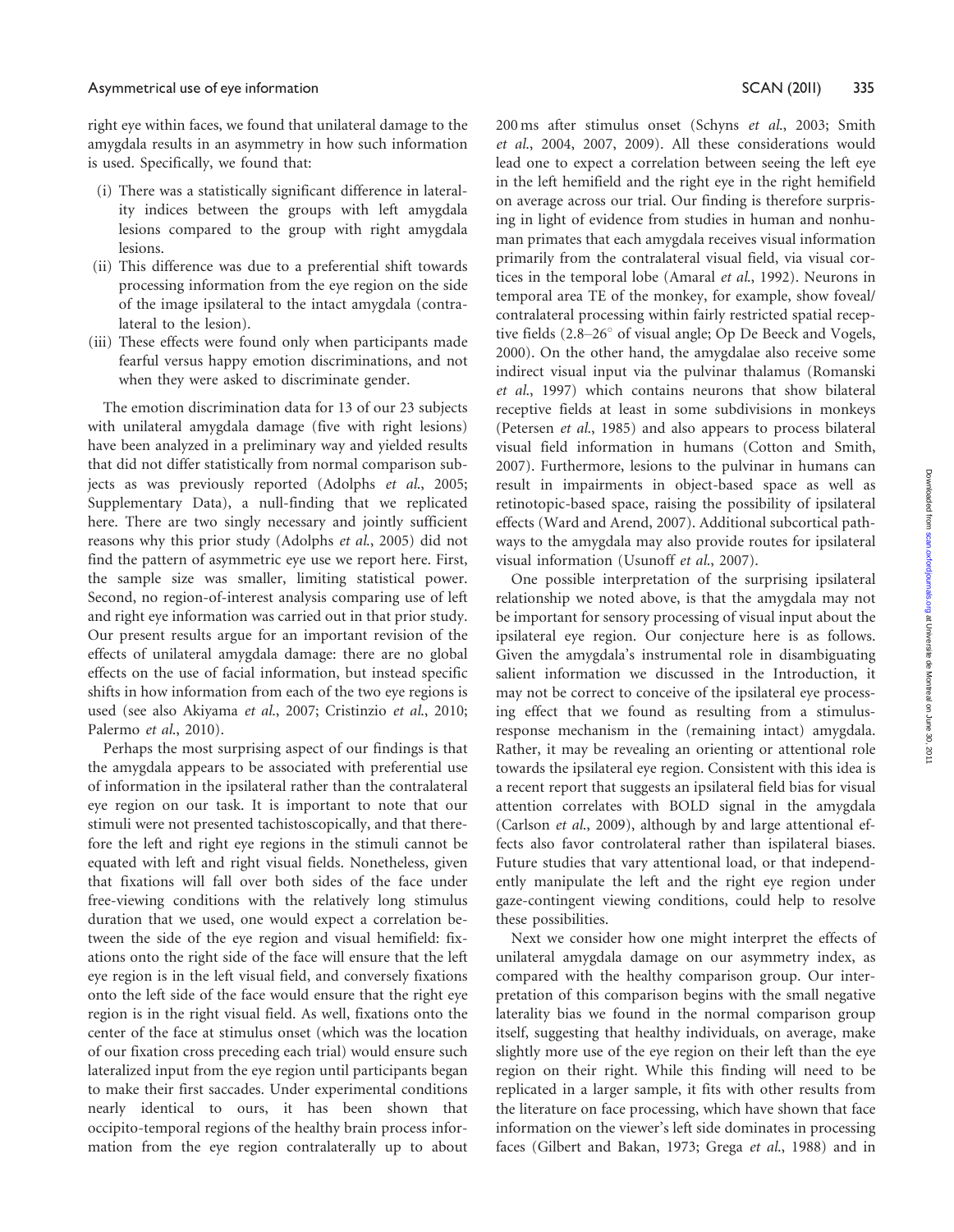making a variety of judgments including emotional ones from faces (Burt and Perrett, 1997). In terms of the amygdala's role, the recent study by Carlson et al. (2009) suggests that it is the left amygdala's ipsilateral attentional bias that may be contributing to the laterality effect seen in healthy individuals. This interpretation would predict that left amygdala damage should shift laterality indices away from the normal left-eye preference and towards a more positive laterality index. We in fact observed a shift towards a mean positive laterality index, suggesting that left amygdala damage may in fact unmask a similar ipsilateral attentional bias by the intact right amygdala (see also Gamer and Buechel, 2009; Cristinzio et al., 2010). Conversely, right amygdala damage should leave the normal leftward laterality bias exerted by the left amygdala unopposed and show an even larger negative laterality index than seen in controls, just as we observed. To summarize: our results thus support the idea that the left amygdala subserves a role in preferential processing of eye information on the viewer's left while the right amygdala subserves a role in preferential processing of eye information on the viewer's right.

Finally, the leftward laterality bias we observed in healthy individuals will be important to follow up. We have observed individual differences in neurologically healthy participants in the same emotion-judgment task employed here: many individuals show a statistically significant asymmetry in their use of information from one of the two eyes. One possibility is that these individual differences in normal individuals could result partly from differences in amygdala function, an idea that could be tested in future studies combining the 'Bubbles' method with fMRI.

# SUPPLEMENTARY DATA

Supplementary data are available at SCAN online.

# Conflict of Interest

None declared.

### REFERENCES

- Adolphs, R., Tranel, D., Damasio, H., Damasio, A.R. (1995). Fear and the human amygdala. The Journal of Neuroscience, 15, 5879–92.
- Adolphs, R., Gosselin, F., Buchanan, T.W., Tranel, D., Schyns, P.G., Damasio, A.R. (2005). A mechanism for impaired fear recognition after amygdala damage. Nature, 433, 68–72.
- Akiyama, T., Kato, M., Muramatsu, T., Umeda, S., Saito, F., Kashima, H. (2007). Unilateral amygdala lesions hamper attentional orienting triggered by gaze direction. Cerebral Cortex, 17, 2593–600.
- Amaral, D.G., Price, J.L., Pitkanen, A., Carmichael, S.T. (1992). Anatomical organization of the primate amygdaloid complex. In: Aggleton, J.P., editor. The Amygdala: Neurobiological Aspects of Emotion, Memory, and Mental Dysfunction. New York: Wiley-Liss, pp. 1–66.
- Asghar, A.U.R., Chiu, Y.-C., Hallam, G., et al. (2008). An amygdala response to fearful faces with covered eyes. Neuropsychologia, 46, 2364–70.
- Baas, D., Aleman, A., Kahn, R.S. (2004). Lateralization of amygdala activation: a systematic review of functional neuroimaging studies. Brain Research Reviews, 45(2), 96–103.
- Burt, P., Adelson, E. (1983). The Laplacian pyramid as a compact image code. IEEE Transactions on Communications, 31, 532–40.
- Burt, D.M., Perrett, D.I. (1997). Perceptual asymmetries in judgments of facial attractiveness, age, gender, speech and expression. Neuropsychologia, 35, 685–93.
- Carlson, J.M., Reinke, K., Habib, R. (2009). A left amygdala mediated network for rapid orienting to masked fearful faces. Neuropsychologia, 47, 1386–9.
- Chauvin, A., Worsley, K.J., Schyns, P.G., Arguin, M., Gosselin, F. (2005). Accurate statistical tests for smooth classification images. Journal of Vision, 5, 659–67.
- Costafreda, S.G., Brammer, M.J., David, A.S., Fu, C.H.Y. (2008). Predictors of amygdala activation during the processing of emotional stimuli: a meta-analysis of 385 PET and fMRI studies. Brain Research Reviews, 58, 57–70.
- Cotton, P.L., Smith, A.T. (2007). Contralateral visual hemifield representations in the human pulvinar nucleus. Journal of Neurophysiology, 98, 1600–9.
- Cristinzio, C., N'Diaye, K., Seeck, M., Vuilleumier, P., Sander, D. (2010). Integration of gaze direction and facial expression in patients with unilateral amygdala damage. Brain, 133, 248–61.
- Gamer, M., Buechel, C. (2009). Amygdala activation predicts gaze toward fearful eyes. The Journal of Neuroscience, 29, 9123–6.
- Gilbert, C., Bakan, C. (1973). Visual asymmetry in perception of faces. Neuropsychologia, 11, 355–62.
- Gosselin, F., Schyns, P.G. (2001). Bubbles: a technique to reveal the use of information in recognition. Vision Research, 41, 2261–71.
- Grega, D.M., Sackheim, H.A., Sanchez, E., Cohen, B.H., Hough, S. (1988). Perceiver bias in the processing of human faces: neuropsychological mechanisms. Cortex, 24, 91–117.
- Herry, C., Bach, D.R., Esposito, F., et al. (2007). Processing of temporal unpredictability in human and animal amygdala. The Journal of Neuroscience, 27, 5958–66.
- Jansari, A., Tranel, D., Adolphs, R. (2000). A valence-specific lateral bias for discriminating emotional facial expressons in free field. Cognition and Emotion, 14, 341–53.
- Morris, J.S., debones, M., Dolan, R.J. (2002). Human amygdala responses to fearful eyes. NeuroImage, 17, 214–22.
- Op De Beeck, H., Vogels, R. (2000). Spatial sensitivity of macaque inferior temporal neurons. Journal of Comparative Neurology, 426, 505–18.
- Palermo, R., Schmalzl, L., Mohamed, A., Bleasel, A., Miller, L. (2010). The effect of unilateral amygdala removals on detecting fear from briefly presented backward-masked faces. Journal of Clinical and Experimental Neuropsychology, 32, 123–31.
- Petersen, S.E., Robinson, D.L., Keys, W. (1985). Pulvinar nuclei of the behaving rhesus monkey: visual responses and their modulation. Journal of Neurophysiology, 54, 867–86.
- Romanski, L.M., Giguere, M., Bates, J.F., Goldman-Rakic, P.S. (1997). Topographic organization of medial pulvinar connections with the prefrontal cortex in the rhesus monkey. Journal of Comparative Neurology, 379, 313–32.
- Schyns, P.G., Jentzsch, I., Johnson, M., Schweinberger, S. R., Gosselin, F. (2003). A principled method for determining the functionality of ERP components. Neuroreport, 14, 1665–9.
- Smith, M., Gosselin, F. Schyns, P.G., (2004). Receptive fields for flexible face categorizations. Psychological Science, 15, 753–61.
- Smith, M.L., Gosselin, F., Schyns, P.G. (2007). From a face to its category via a few information processing states in the brain. NeuroImage, 37, 974–84.
- Smith, M.L., Fries, P., Goebel, R., Gosselin, F., Schyns, P.G. (2009). Inverse mapping the neuronal substrates of face categorizations. Cerebral Cortex, 19, 2428–38.
- Spezio, M.L., Adolphs, R., Hurley, R.S., Piven, J. (2007a). Analysis of face gaze in autism using ''Bubbles''. Neuropsychologia, 45, 144–51.
- Spezio, M.L., Adolphs, R., Hurley, R.S., Piven, J. (2007b). Abnormal use of facial information in high-functioning autism. Journal of Autism and Developmental Disorders, 37, 929–39.